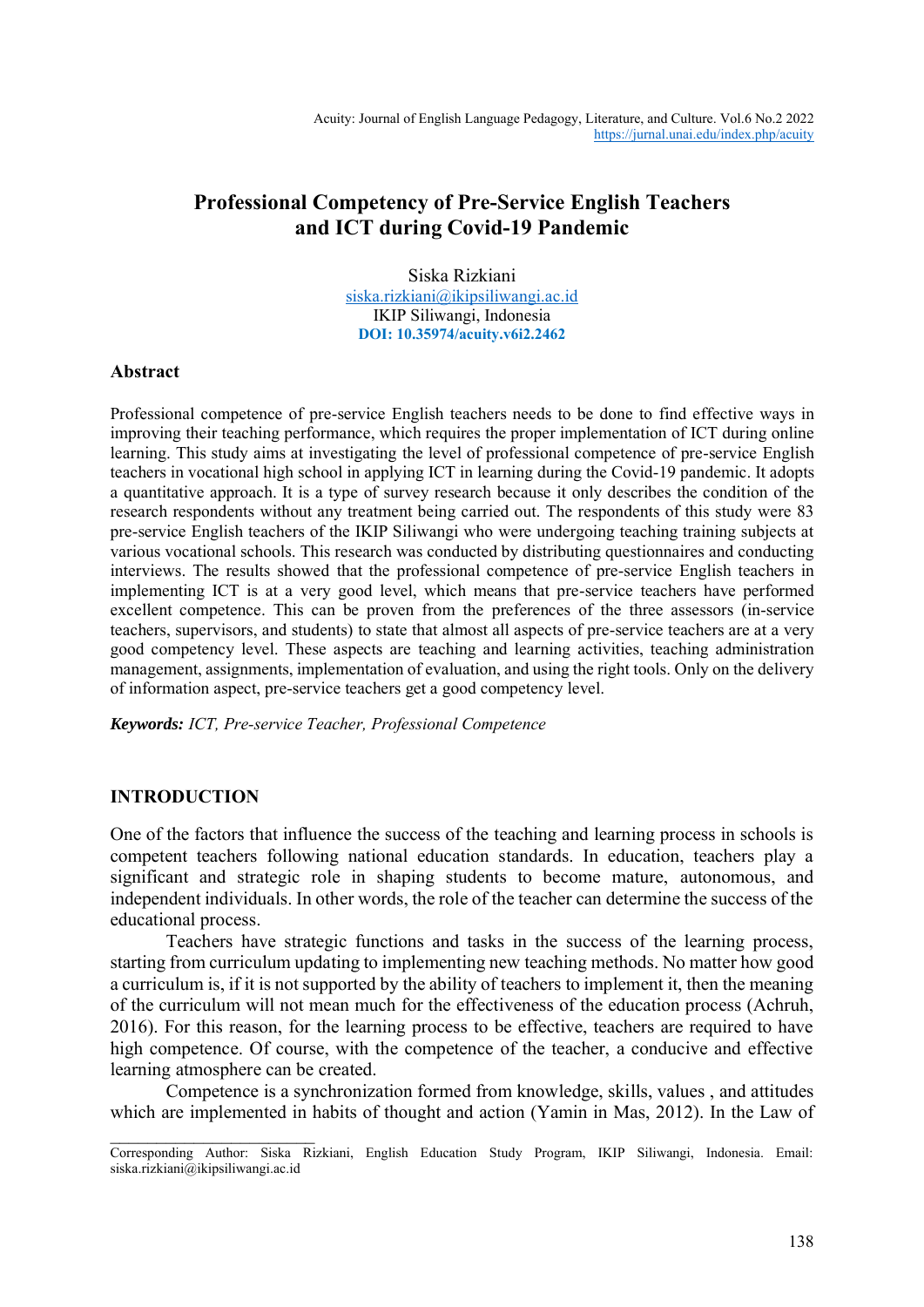the Republic of Indonesia No. 14, competence is stated as a set of knowledge, skills, and behaviors that must be lived and controlled by a teacher or lecturer in carrying out their professional duties. Thus, competence can be interpreted as an effective tool and method, to direct a person in shaping himself toward maturity and independence.

In the National Education Standards of Indonesia, there are four competencies that a teacher must have, personal, professional, pedagogical, and social competencies. This then makes the teacher a professional. Teacher professional competence is the ability to design and implement learning with the mastery of learning material widely and deeply to guide students in achieving learning targets. Personal competence is the teacher's ability to become a person who is mature, stable, authoritative, and is a role model for students. Pedagogic competence is the ability to manage to learn such as understanding students in developing their various potentials and talents. Meanwhile, social competence is the ability to behave and communicate with school members or the community.

Without any regardless to the role of other competencies, this study focuses only on professional competencies which include the ability to apply ICT in online learning during the pandemic period. It is well known that controlling the spread of the Covid-19 virus has shifted technical learning from face-to-face to online learning. This is of course a concern where a teacher is not only expected to be competent professionally when teaching in class using faceto-face methods but also reliable in the use of ICT so that learning remains effective and is not technically constrained. Professional competence is considered essential since it has turned out to be one of the fundamental formulation for learning materials (Apriliyanti, 2020).

Teacher professional competence is a series of abilities that teachers need to have to be able to carry out successful teaching assignments (Hermadi, 2016). In other words, professional teachers are teachers who can design and implement learning programs. Professionally competent teachers will be more capable to create effective and optimal learning as an effort to achieve the learning targets of their students. More comprehensively, a teacher has demanded in carrying out his professional competence. This is stated in the Law of Teacher and Lecturer 2005 (Undang-Undang Guru dan Dosen tahun 2015). First, a teacher is required to be able to plan lessons, carry out a quality learning process, and evaluate learning outcomes. Second, teachers are expected to be able to improve and develop academic qualifications and competencies on an ongoing basis in line with the development of technology and science. Third, teachers are also required to be able to act objectively and not to discriminate based on considerations of gender, religion, ethnicity, race, and certain physical conditions, or family background, and the economic status of students in learning. Fourth, teachers are asked to uphold regulations, laws, and teacher codes of ethics, as well as religious and ethical values. Finally, teachers are expected to be able to maintain and cultivate national unity and integrity. Tobing (2016) stated that leadership structure, school culture, and management strategy of primary and secondary schools in West Indonesia influence teachers' working and teaching performance positively, significantly, and very strongly.

The teaching profession according to Law No. 14 of 2005 concerning teachers and lecturers, must have professional principles. This is stated in article 5 paragraph 1, stated that the profession of teachers and lecturers is a field of calling and idealism, a special job that requires professional principles, namely having talents, interests, calling and idealism, having educational qualifications and educational background by their respective fields of work, having the necessary competencies under their duties, comply with the professional code of ethics, have the rights and obligations in carrying out their duties, receive an income determined according to their work performance on an ongoing basis, obtain legal protection in carrying out their professional duties, and have a professional organization that is a legal entity.

In particular, attachment of Permenristekdikti Law no. 55, the year 2017 states the Formulation of Learning Outcomes for Graduates of the Teacher Professional Education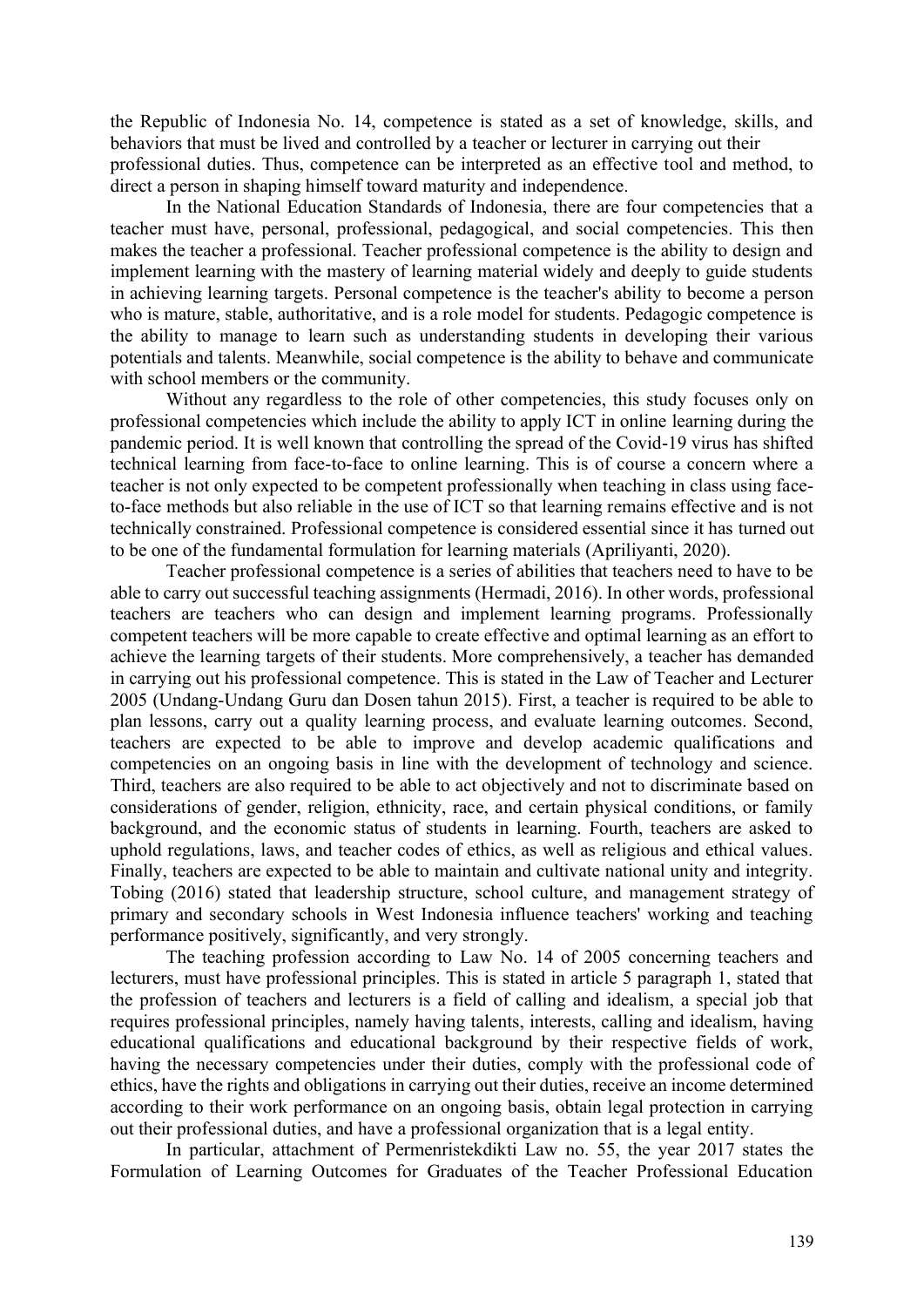Program. They are: master the subject matter broadly and deeply (analyzing competencies (learning outcomes) as a basis for material selection; and implementing and evaluating the material, structure, concepts, and supporting scientific mindsets development of science, technology, and art), mastering theory, application, approach, technique, or relevant scientific, technological or artistic methods; and discovering a concept, approach, technique, or method new in science, technology, or the arts relevant; disseminating academic work or other forms equivalent to an accredited national journal or reputable international journals and/or works of which presented or exhibited; applying technical knowledge and skills Information in the context of scientific development and implementation of areas of expertise; and able to use at least one language international in listening, reading, speaking, and write.

As previously explained, this research focuses on professional competence. The professional competence in question is the ability to apply 4.0 teaching patterns where the use of digital media and ICT must be juxtaposed in every lesson, especially during the Covid-19 pandemic where every learning must be done online. This becomes important because, in the end, professional competence in online learning has a significant effect on the success of the teaching and learning process.

In detail, the professional competence of pre-service English teachers in the use of ICT in online learning is discussed. Professional teachers in online learning are teachers who have broad knowledge and competent abilities in ICT, social media, and various applications (Galeshi & Taimoory, 2019). Moreover, Philipsen, et.al (2019) mentioned the aspect that a professional teacher should master in online learning. This includes:

- 1. Teaching and Learning Activities. A teacher is said to be a professional in online learning if s/he has the knowledge and ability in virtual teaching and learning activities. The learning strategy referred to includes teaching activities, such as discussions, reading, assignments, presentations, and evaluations. In general, its implementation depends on one or more of three basic modes: communication between teachers and students, communication between students and learning resources, and communication among students.
- 2. Learning Administration Management. In this case, the management of learning administration can be interpreted as the efforts made by the teacher in organizing, recording, storing, and serving various things related to learning activities, such as student attendance lists, curriculum and syllabus, lists of daily, weekly, monthly and semester, exam questions, teaching materials, and so on. All of these things are stored using digital technology, some of which can be accessed by students.
- 3. Assignments. The assignment can mean everything that is designed and prepared by the teacher to be done by students. The implementation of these tasks is then reported to the teacher. The reporting uses ICT. In this case, a teacher not only should master the material but also ICT.
- 4. Delivery of Information. One of the competencies of a professional teacher is having the ability to build communication with students. In this communication, one another provides information to each other, so that various ideas, messages, and ideas are shared. In delivering this information, digital technology equipment can be used. In In relation to this, a teacher can convey materials that must be read by the students or they could worked on by answering questions or doing their tasks on it.
- 5. Implementation of Evaluation. The implementation of various evaluations is one of the duties of a professional teacher. The evaluation is carried out in an objective, transparent, fair, and accountable manner. To achieve this goal, accuracy and strict supervision are needed, so that there is no cheating or plagiarism. Through the digital system, it is hoped that a system can be created that can easily track out, whether the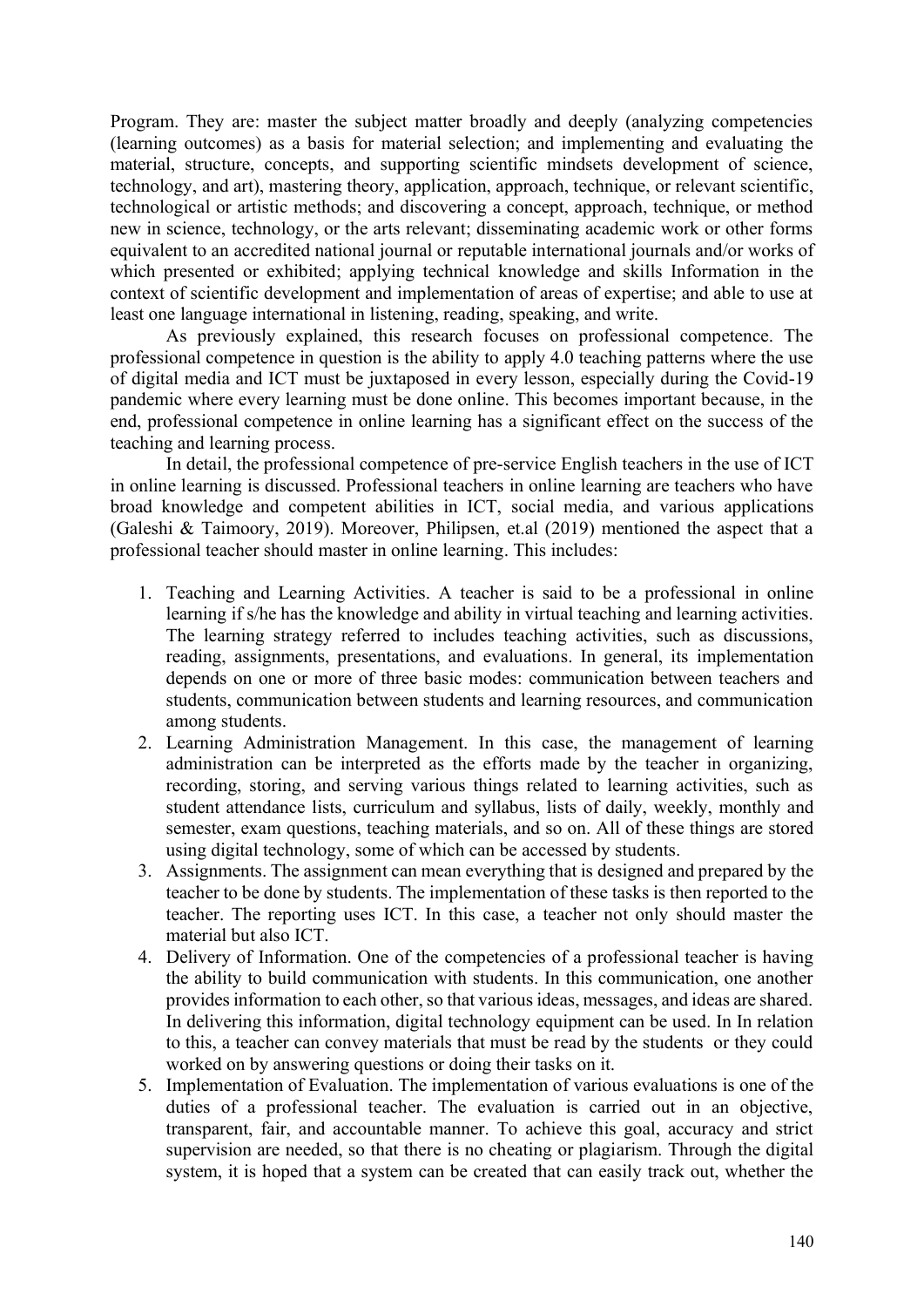answers in the evaluation given by the students are original of their work or the results of cheating or plagiarism.

6. The Right Tools. Teachers in the digital age must have high quality to become inspiring educators. However, such teacher qualifications will not work if they are not accompanied by the right educational technology tools. To educate students in the digital era, internet-based tools are needed that can be easily accessed and used by them. Of course, this access does not only contain a base of information and material regarding the knowledge being studied. Besides, it must also have other features that fit students more freedom to experiment in mastering a certain branch of knowledge.

This research is focused on the professional competence of pre-service English teachers. A pre-service teacher is a student who is currently undergoing teacher education and is undergoing Teaching Practice Subject at schools. The consideration of focusing on pre-service because, in Indonesia, one of the problems of teacher professionalism is connected to pre-service education development (Kholis and Murwanti, 2019). The pre-service teachers referred to in this study are pre-service English teachers at SMK (Vocational High School).

Pre-service teachers are students who take part in various activities and courses in the field of teacher training and education. Pre-service teachers are expected to develop their skills and abilities as future teachers. These characters are formed during their learning period, especially from courses or activities related to pedagogy and teaching (Maulana & Rizkiani, 2019). This aims to train the abilities and competencies of pre-service teachers and improve the professional character of pre-service teachers. In a teacher training environment, competency can be a significant context. The competency in question is that as a language teacher, the scope of the learning process includes recognizing, selecting, and acting on phenomena that arise during their involvement with students (Jackson & Cho, 2018). To be able to work well (Samuda, 2015), pre-service teachers must be able to pay attention to various aspects of involvement, including cognitive, behavioral, social, and emotional aspects during the learning process (Ivanova & Skara-Mincāne, 2016). In other words, pre-service teachers certainly have to practice teaching skills to achieve effective and successful learning.

Learning a language is a conscious process of every language component starting from understanding to its application (Krashen as stated in Harmer, 2007). Furthermore, Abdurakhman  $\&$  Rusli (2017) suggests that if the target in learning English is to gain competence in communicating English, then communicating while learning is one of the most recommended ways. Therefore, it is recommended that English teachers provide students with the opportunity to practice their English competencies.

Learning English in vocational schools is included in the English for Specific Purposes (ESP) where English learning is specifically focused on the initial goal of learning English. This is because the orientation of English learning at vocational schools depends on the majors or vocations that students take. In defining ESP, Hutchinson & Waters (1987) explains that ESP is an approach to language teaching, where the materials and methods used throughout the learning process are entirely based on students' reasons for learning English. So, it can be concluded that ESP learning is carried out according to the needs of students. In other words, ESP learning focuses on students as the main consideration in the learning process learning English at SMK is different from SMA (Senior High School). Learning English at vocational schools is more focused on preparing students to enter the world of work and business. This prepares pre-service English teachers for vocational schools has its challenges because the teaching of English that is designed and implemented is the embodiment of ESP (English for Specific Purposes) in which the English learning process depends on the department or vocational field that students are participating in.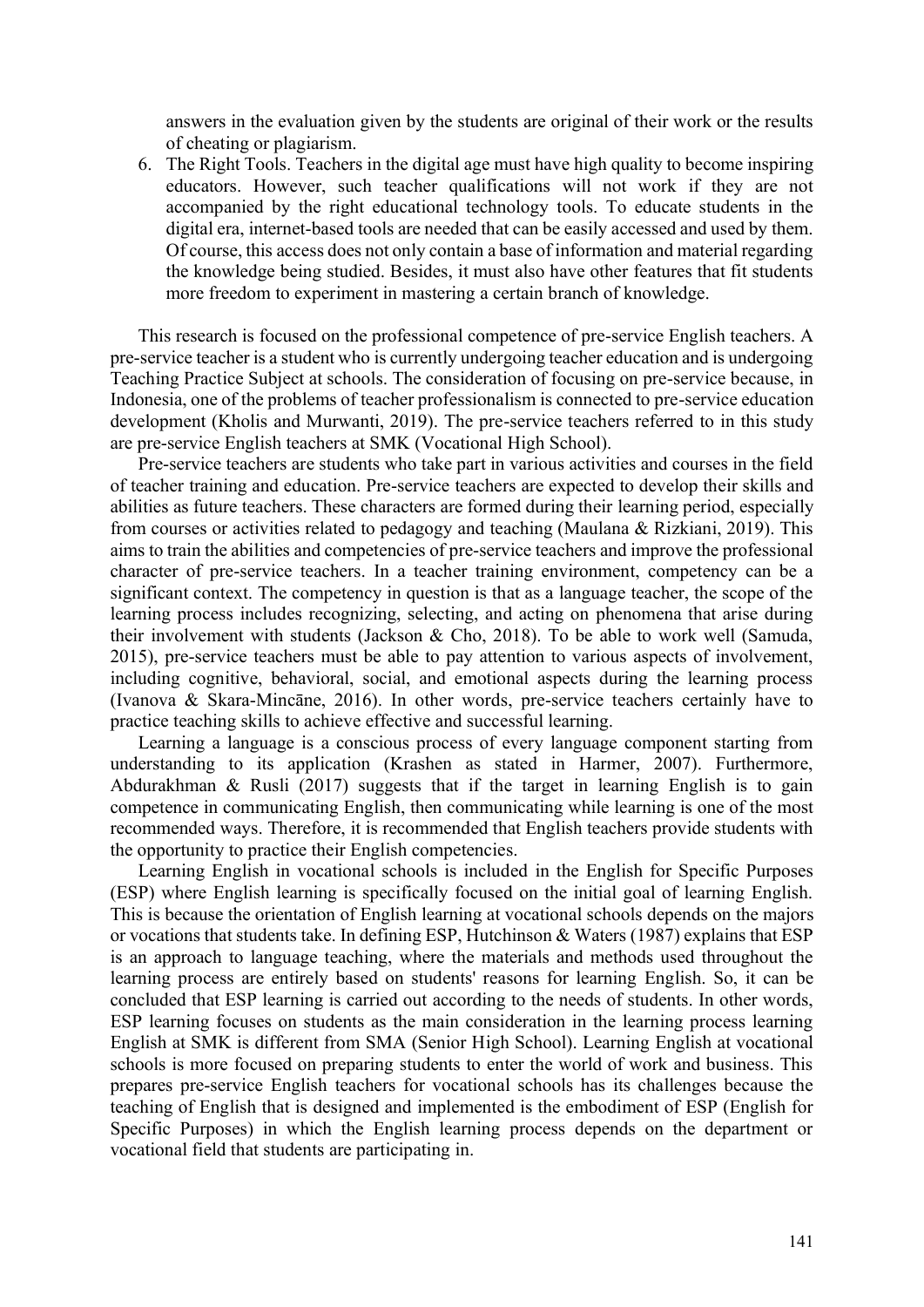Through direct observation, it was found that there are pre-service English teachers who still experience awkwardness and doubts in carrying out their duties as English teachers at the school where they practice. Some look less prepared personally or professionally, such as feeling insecure, uneasy about the various characters of students, lack of mastery of the material that must be provided, also do not have sufficient knowledge and experience in the use of ICT in which the learning is carried out. It was also found that the implementation of ICT can improve their teaching performance, as stated by Katemba (2020). She claims that despite the challenges faced in the online classroom setting, the application of technology remains accommodating. Further, it has become a popular teaching and learning tool for teachers both in and out of the classroom ( Katemba & Sinuhaji, 2021).

Based on the explanation above, it appears that further research on the professional competence of pre-service English teachers needs to be done to find effective ways for lecturers and pre-service teachers to improve their teaching performance, especially during the Covid19 pandemic, which requires learning to be done online. This is expected to be able to create more prepared and competent graduates professionally in the future, both through face-to-face and online learning. Therefore, this study aims to investigate the level of professional competence of pre-service English teachers in Vocational High School. Competency in terms of professional competent having the ability to apply ICT in their teaching and learning during the Covid-19 pandemic.

## **METHODS**

This study aims to investigate the level of professional competence of pre-service English teachers in Vocational High School. Competency here is the ability to apply ICT in teaching and learning during the Covid-19 pandemic. In detail, the method conducted in this study is described in the following steps:

### **Research Design**

Seeing the objectives to be achieved, this study adopts a quantitative approach. This study is a type of survey study because it only describes the condition of the research respondents, without any treatment being carried out.

## **Research Participants and Sampling Procedures**

The respondents of this study were pre-service English teachers of the IKIP Siliwangi who were undergoing teaching training subjects at various vocational schools.

#### **Sample Size, Power, and Precision**

The population of this study was 83 pre-service English teachers of IKIP Siliwangi. This study involved all pre-service English teachers mentioned to become the respondents.

## **Data Collection**

The data collection of this study began by reviewing various previous research results regarding the competence of teachers and pre-service English teachers. Furthermore, the instruments were compiled based on the results of those previous researches which then be validated by two experts in this field. After the questionnaire was validated, it was distributed and followed up through interviews to get more reliable results.

## **RESULTS**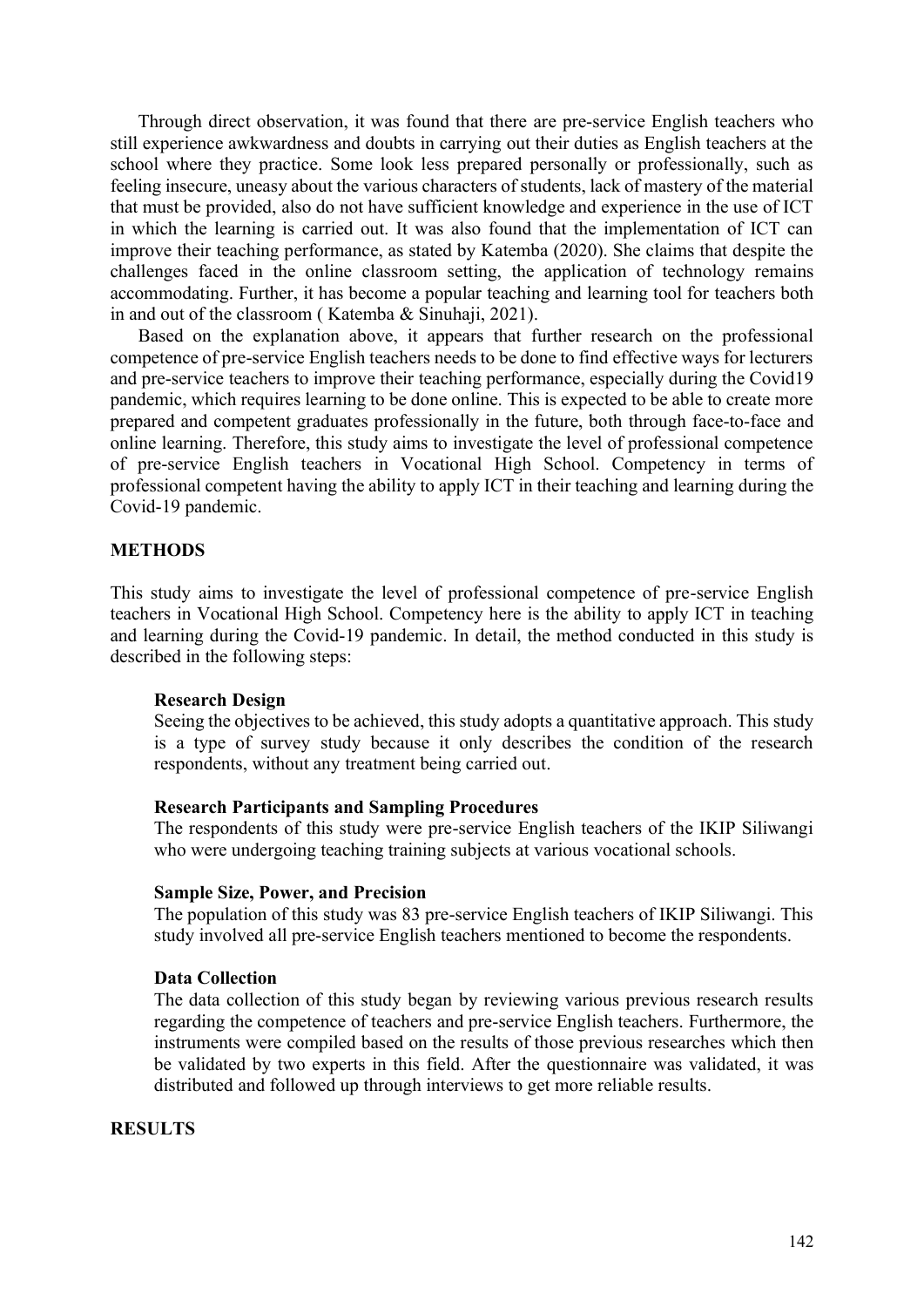The professional competency criteria for pre-service English teachers in this study are based on the level of teacher competency indicators whose levels are obtained through empirically calculating the percentage of scores which are then compared with the ideal score. The following is a categorization guide in assessing the performance of pre-service teachers.

| No | Range of Percentage (%) | <b>Level of Competency</b> |
|----|-------------------------|----------------------------|
|    | $81 - 100$              | Excellent                  |
|    | $68 - 80.9$             | Very Good                  |
|    | $56 - 67.9$             | Good                       |
|    | $43 - 55.9$             | Fair                       |
|    | $0 - 42.9$              | Poor                       |

|  |  | Table 1. Guide for Categorization of Teacher Candidate Professional Competency Assessment |  |  |  |  |  |
|--|--|-------------------------------------------------------------------------------------------|--|--|--|--|--|
|--|--|-------------------------------------------------------------------------------------------|--|--|--|--|--|

*Adapted from Mas (2012)*

The professional competence of pre-service teachers is assessed from the results of the total comparison of all aspects of the professional competence of pre-service English teachers from each assessor. The assessors in question consist of in-service teachers, supervisors, and students. The total overall professional competence is obtained from the combined score or the average score of the assessment results of the three assessors.

When viewed from the assessment of the in-service teacher, the achievement of professional competence of pre-service English teachers in the application of ICT showed the very good level of the three assessors even though the resulting percentage was different. According to in-service teachers, the competence of pre-service teachers was at the 76.9% level which meant very good. The same thing also happened to the competency achievement of preservice teachers according to the supervisor, which showed 76.1%. Likewise, the professional competence of pre-service teachers was seen from the students' assessment showed achievement of 71.6%. A summary of the teacher competencies in terms of each assessor can be seen in Table 2 below.

| <b>Aspects</b>             | raoic 2. Description or rrotessional competence Ecver<br><b>Assessors</b> | Result $(\% )$ | of<br><b>Level</b> |  |
|----------------------------|---------------------------------------------------------------------------|----------------|--------------------|--|
|                            |                                                                           |                | Competency         |  |
| <b>Teaching</b><br>and     | In-service Teacher                                                        | 83.3           | Excellent          |  |
| <b>Learning Activities</b> | Supervisor                                                                | 80.7           | Very good          |  |
|                            | <b>Students</b>                                                           | 76.7           | Very good          |  |
| Learning                   | In-service Teacher                                                        | 79.5           | Very good          |  |
| <b>Administration</b>      | Supervisor                                                                | 76.7           | Very good          |  |
| Management                 | <b>Students</b>                                                           | 63.3           | Good               |  |
| <b>Assignments</b>         | In-service Teacher                                                        | 75.5           | Very good          |  |
|                            | Supervisor                                                                | 78.5           | Very good          |  |
|                            | <b>Students</b>                                                           | 66.7           | Good               |  |
| <b>Deliveryof</b>          | In-service Teacher                                                        | 56.7           | Good               |  |
| <b>Information</b>         | Supervisor                                                                | 60.2           | Good               |  |
|                            | Students                                                                  | 66.7           | Good               |  |
| Implementationof           | In-service Teacher                                                        | 81.3           | Excellent          |  |
| <b>Evaluation</b>          | Supervisor                                                                | 80.4           | Very good          |  |
|                            | Students                                                                  | 77.8           | Very good          |  |
| <b>Right Tools</b>         | <b>In-service Teacher</b>                                                 | 85.1           | Excellent          |  |
|                            | Supervisor                                                                | 80.4           | Very good          |  |

Table 2. Description of Professional Competence Level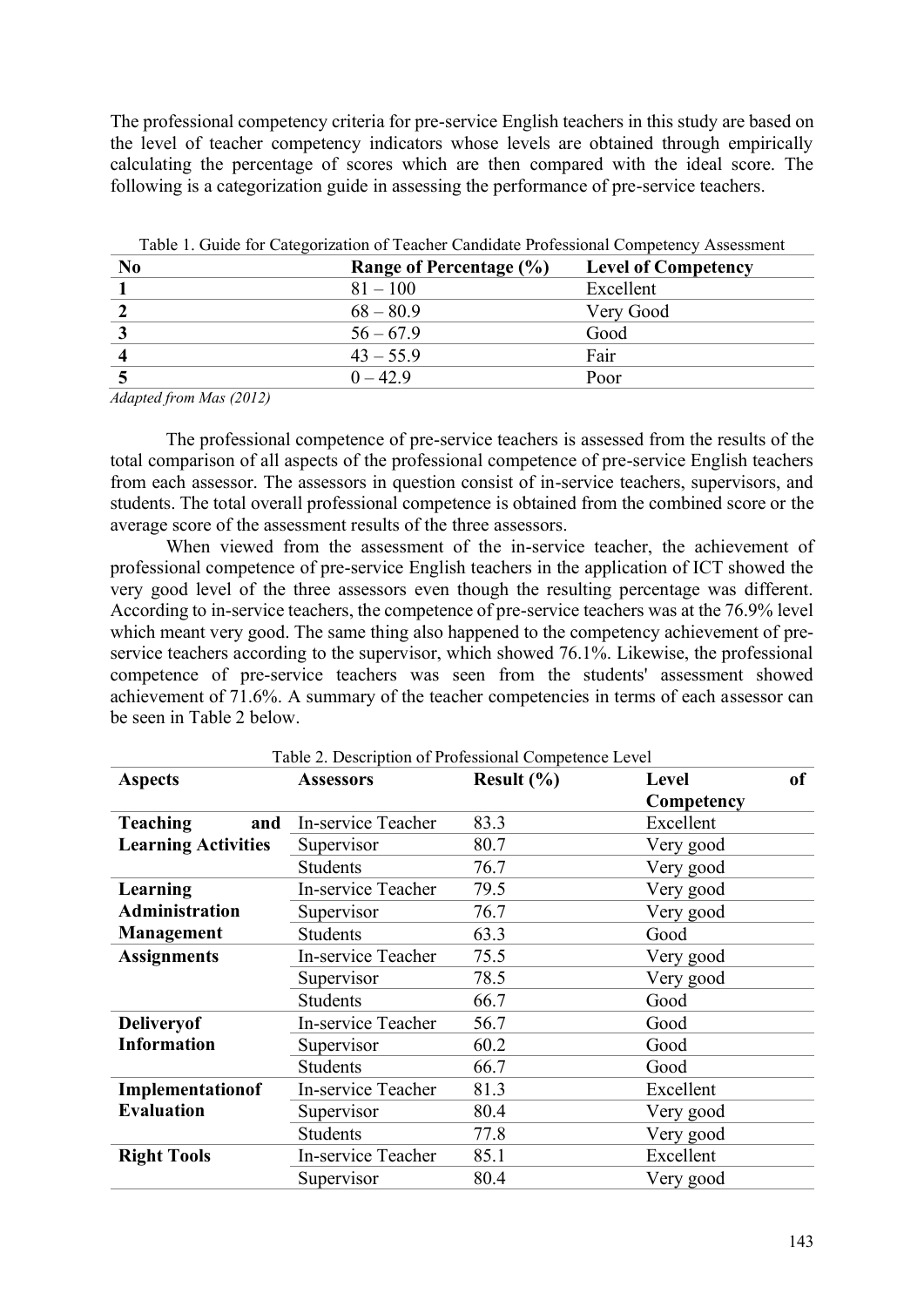|                                       | <b>Students</b>   | 78.2 | Very good |
|---------------------------------------|-------------------|------|-----------|
| Mean of Assessors' In-service Teacher |                   | 76.9 | Very good |
| Judgment                              | <b>Supervisor</b> | 76.1 | Very good |
|                                       | <b>Students</b>   | 71.6 | Very good |

From table 2 it can be seen that the level of professional competence is achieved in every aspect. In the aspect of teaching and learning activities, the assessment of in-service teachers showed excellent achievement, while according to supervisors and students, the professional competence of pre-service English teachers in implementing ICT was at a very good level. Similar results also appeared in the aspects of the implementation of evaluation and right tools. Unlike the case with the assignments aspect, in-service teachers and supervisors gave very good ratings. Meanwhile, students assessed that the level of professional competence of pre-service English teachers in implementing ICT in this aspect was good. Different results can also be seen in the delivery of information aspect. Although the percentage results obtained vary, the assessment of the three assessors in this aspect was the same, at the level of good competence.

Based on the descriptive analysis, the professional competency assessment of the preservice teachers from every aspect was in the level of very good. Of the six aspects, only the Delivery of Information aspect is at the good competency level, while the Teaching and Learning Activities, Learning Administration Management, Assignments, Implementation of Evaluation, and Right Tools aspects are at the very good level. The assessments of the three assessors for each aspect can be seen in the following illustration.



Chart 1: Assessors' Judgment on Every Aspect

# **DISCUSSION**

Based from the results , it can be interpreted that the professional competence of pre-service English teachers in the field of ICT still need improvement, especially in the aspect of Delivery of Information, where pre-service teachers were expected to be able to convey information well, correctly and clearly in English. This was not only in the delivery of information related to the material being taught but also in the conditions of online learning. This is in line with what was stated by Philipsen, et.al (2019) that a professional teacher should have the ability to build communication with students. In this case, a professional teacher should provide information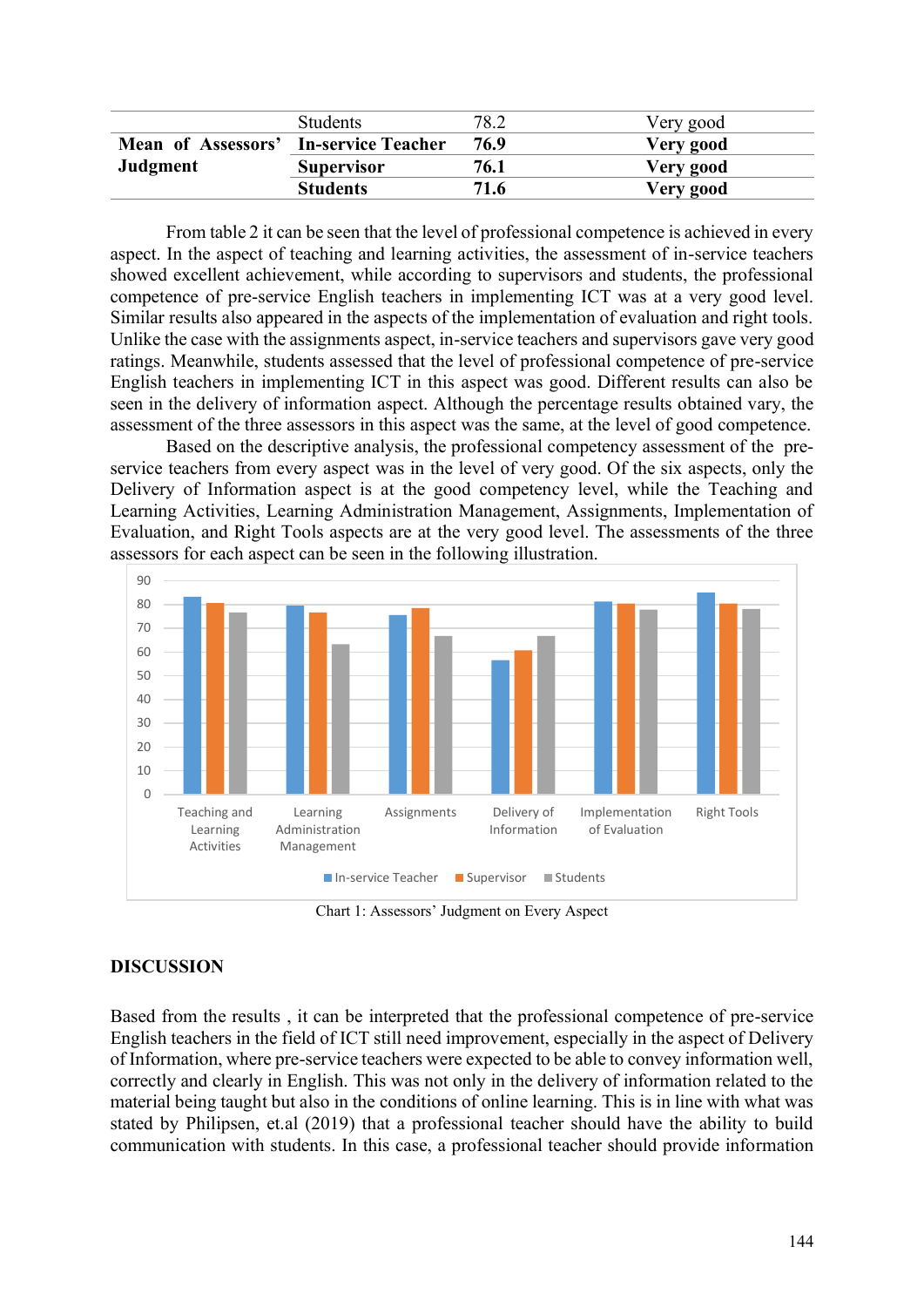so that various ideas, messages, and ideas are shared properly. In delivering this information, various digital technology equipment can be used.

If viewed from the aspect that had the highest assessment of the three assessors, the aspects of right tools, teaching and learning activities, and the implementation of evaluation were the aspects that get the advantage of top three. However, the three assessors also agreed that the aspect of the delivery of information was the aspect that received the lowest assessment among them.

From the assessor's point of view, even though the results of the in-service teacher and student assessments are at different competency levels, both assessments have advantages in the aspects of teaching and learning activities, implementation of evaluation, and right tools. This is possible because in-service teachers and students both have an interest in new things in learning that are used by pre-service teachers, such as learning applications, software, social media, or other digital media. This is in line with Philipsen, et.al (2019) who stated that professional teachers in online learning are teachers who have broad knowledge and competent abilities in ICT, social media, and various applications. This is different from the supervisor who gave a very good assessment in almost all aspects, except for the delivery of information. The similarity of the results of the assessment which is almost similar in all these aspects showed that supervisors were more consistent in providing assessments.

From the overall assessment, it can be said that the results found indicated that the professional competence of pre-service English teachers in implementing ICT had not shown optimal results. As stated earlier by Kholis & Murwanti (2019) that there are at least three skills a professional teacher must have: the skills to plan, implement, and evaluate learning. This is also stated in general by Mas (2012) that the picture of a professional teacher is not just a means of transmitting learning but can be a means of transforming mastery of knowledge and skills.

## **CONCLUSION**

Based from the results of research and discussion, it can be concluded that the professional competence of pre-service English teachers in implementing ICT is at a very good level, which means that pre-service teachers have not performed excellent competence. This can be proven from the consistency of the three evaluators stating that almost all aspects of pre-service teachers are at a very good competency level. These aspects are aspects of Teaching and Learning Activities, Learning Administration Management, Assignments, Implementation of Evaluation, and Right Tools. Only on the Delivery of Information aspect, pre-service teachers get a good competency level.

To improve the professional competence of pre-service English teachers in the application of ICT, it is hoped that the findings of this study can be used as a reference in decisions making on the teaching training subjects at IKIP Siliwangi, especially for the English Education study program. The results of this research are expected to be useful in the development of similar research on other teacher competencies.

## **REFERENCES**

- Abdurakhman, O. & Rusli, R.K (2017).Teori Belajar dan Pembelajaran. [https://unida.ac.id/ojs/jtdik/article/viewFile/302/173.](https://unida.ac.id/ojs/jtdik/article/viewFile/302/173) [20 Maret, 2020]
- Achruh A.B. & Pasinringi, A. (2016) Eksistensi Guru dalam Pengembangan Kurikulum. *Jurnal Inspiratif Pendidikan*, 5 (2). pp. 416-426. ISSN (p) 2337-6767 (e) 2655-4445
- Apriliyanti, D.,L.(2020). Enhancing Teachers' Competencies through Professional Development Program: Challenges and Benefactions. *Acuity: Journal of English*